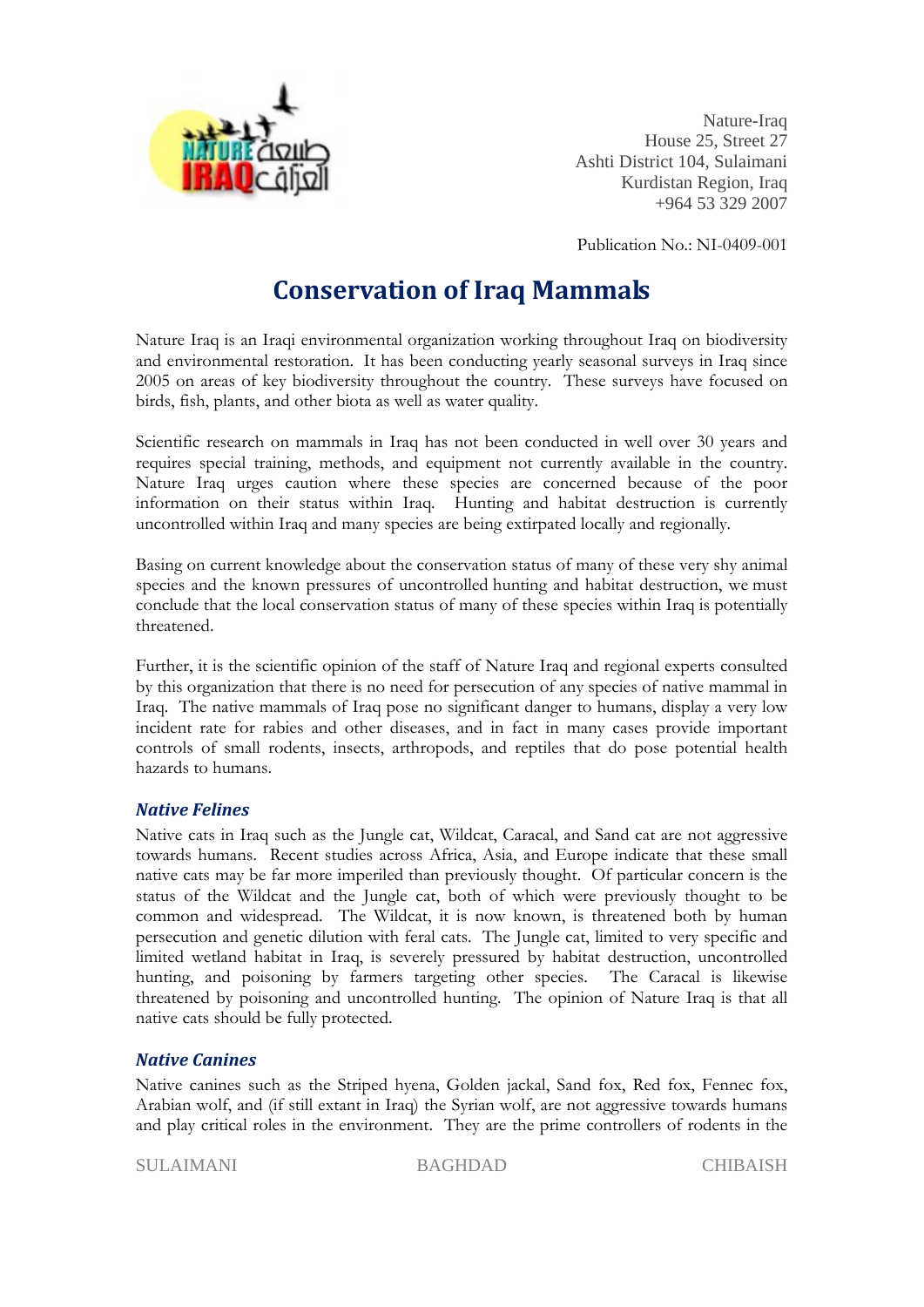wild, and also critical in cleaning carrion from the desert floor. Native canines are under particular pressure in Iraq due to uncontrolled persecution by herders and cultural stigma attached to some of these species. The Striped hyena is thought to be near-threatened as a species and may warrant threatened status in Iraq. Native canines are particularly vulnerable to un-scientific wildlife management, which tends to eliminate foxes out of proportion to other canines. The usual result is the elimination of the smallest and largest canines, and the expansion of Red foxes and Golden jackals. These results are neither beneficial nor desirable, and may cause long term damage to the ecosystem.



**Wolf pups for sale in the market European porcupine in the market** 

*Other native mammal species*



Small mammals such as the Cape hare, Indian crested porcupine, Honey badger, and Desert hedgehog pose no significant danger to humans and also occupy important and unique niches within the ecosystem.

### *Effects of Intentional Eradication Efforts*

Many of eradication effort have suffered from a lack of understanding of species dynamics and are both economically impractical and ecologically unjustified. In some cases, these programs have lead to outright extinction of species and in other cases have lead to unforeseen consequences such as the death of non-target species (for example, when poisons are used to eradicate jackals, other species may be affected as well, such as the critically endangered Egyptian Vulture).

Eradication efforts of wild species that are targeted due to recent influenza epidemics/pandemics (H5N1/bird flu and H1N1/swine virus) are not helpful. In the case of swine flu there is no evidence that the current flu strain is carried in wild boar species. And if, for example, the H1NI virus was circulating in boar populations then culling might actually make things worse by causing individuals to disperse and because of increased human/pig interaction as a result of the effort.

Nature Iraq supports the protection and good stewardship of the prime habitat that is still available in Iraq for many of these species. None of Iraq's wildlife can be preserved without preserving the limited quality habitat available, to include both permanent and seasonal wetlands, woodlands, desert scrub, forest or agricultural groves, or other habitats. Habitat